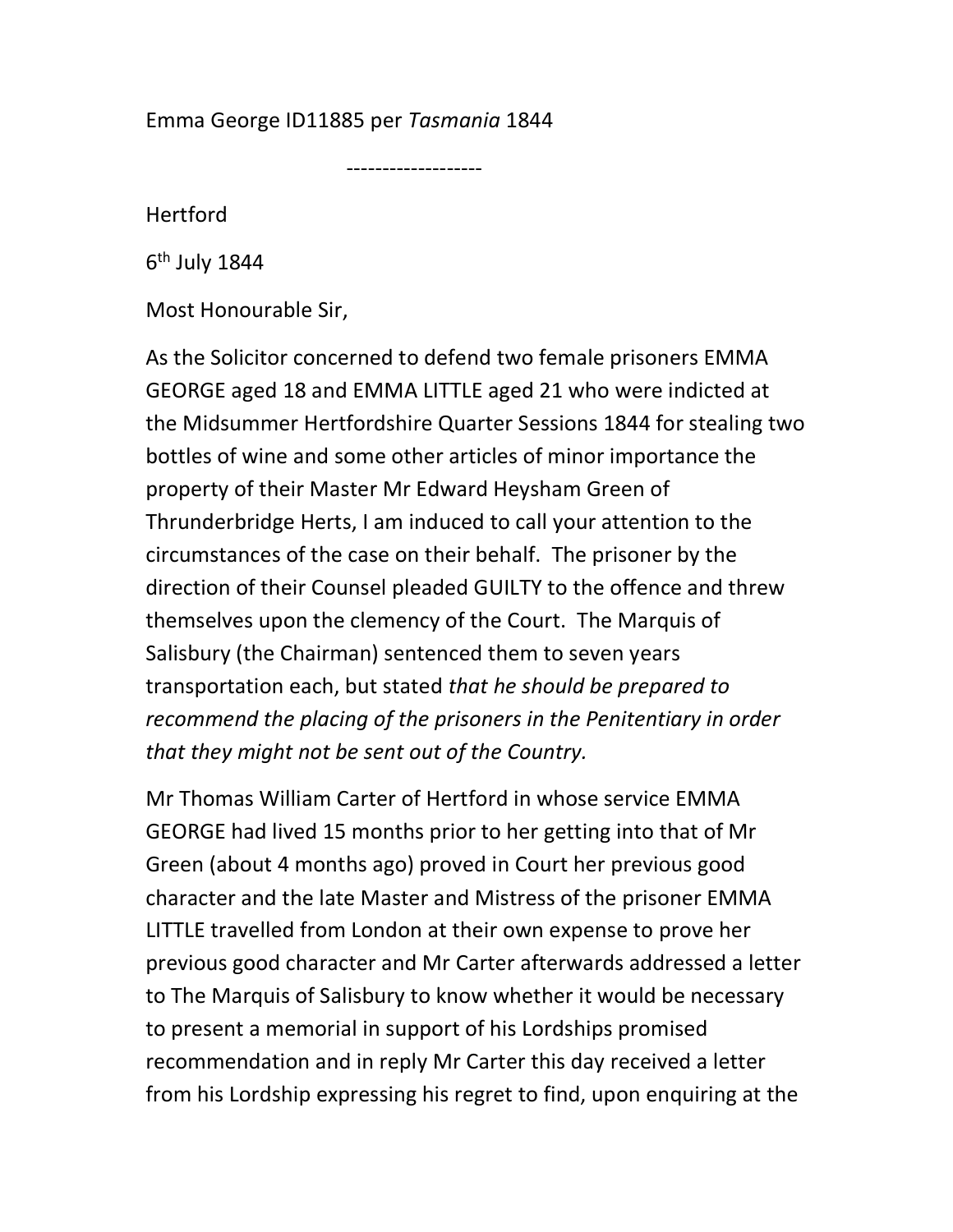Secretary of State's Office that by the late Regulations of Prisons there is no longer any penitentiary for female prisoners.

I beg, Honourable Sir, to [ ] you the friends of the two girls in question altho' poor are all respectable people and are almost heartbroken at their unhappy fate so unexpected was the sentence and I do hope that on account of their previous good character and as the Marquis of Salisbury's intention of placing them in the Penitentiary cannot be carried into effect you will be pleased to direct a remission of their sentence in order that they may not be sent out of the Country.

If it is needful for the purpose of recommending their case more fully to your notice, the signatures of a vast number of highly respectable persons in the Towns and Neighbourhood of Hertford and Ware and the recommendation of the Prosecutor can be obtained to a memorial on behalf of the unfortunate persons with whose case I have troubled you with.

I have reason to think that if the marquis of Salisbury had been aware female offenders are not now received into a Penitentiary His Lordship would not have passed so heavy a sentence.

Trusting that I may receive an early and I hope favourable reply.

I have the honour to be

Sir

Your most humble and obedient servant

N S James.

--------------------

London 13<sup>th</sup> July 1844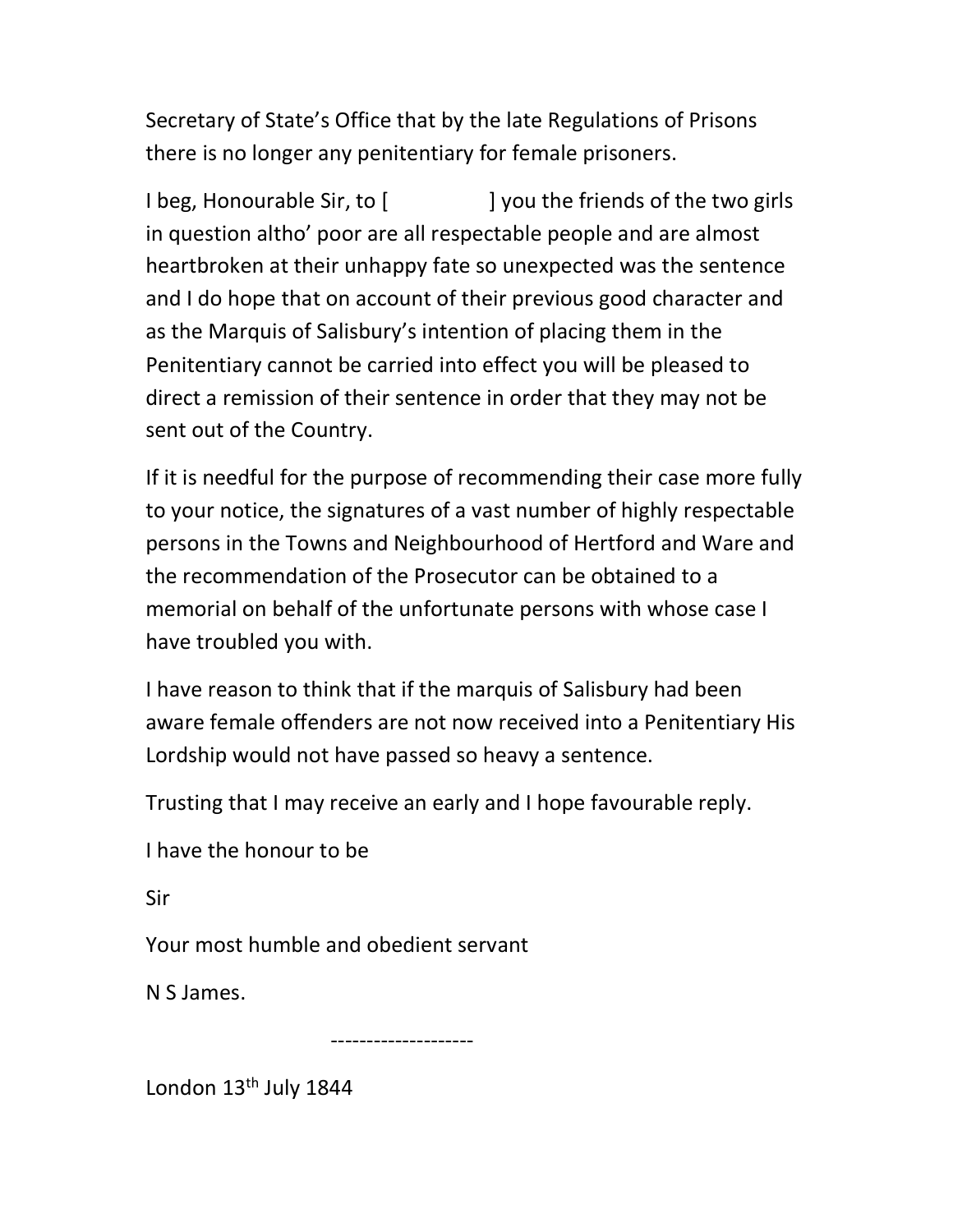## My Dear Sir

I have the honour to return the memorial which has been sent to me by the desire of Sir James Graham. The case of the prisoners Emma George and Emma Little is as correctly stated that they were indicted at the Quarter Sessions and pleaded guilty, but the Memoralist does not state that they were indicted for four distinct offences to ewach of which they pleaded guilty.

The [ ] of the depositions led me to the conviction that they had carried on a regular system of plunder for several months. They arrived at their offence by endeavouring to corrupt a young girl into their fellow [  $\qquad$  ] and to throw the blame on an old man servant in the family. It is truly stated that their character in their previous situations was excellent and I believe them to be the victims of their seduction of a young man who is the brother of one of the prisoners and the lover of the other. It was stated in Court as a reason for mitigation of their punishment that he was sure to marry her after the sentence had be  $[$   $]$ . It is in fact true that I implied an intention to apply that they should go to the penitentiary not with a view however to keep them in this country but that they should be sent out of it under the most favourable circumstances.. I can anticipate noting from their [ ] to their families but a continuance of crime. I believe my feeling was that of every member of the Bench who was present. I cannot therefore recommend these prisoners to Sir James Graham for an mitigation of their sentences which would prevent their transportation.

------------------------

I have the honour to be

 $[$   $]$ 

Marquis of Salisbury

Transport

GG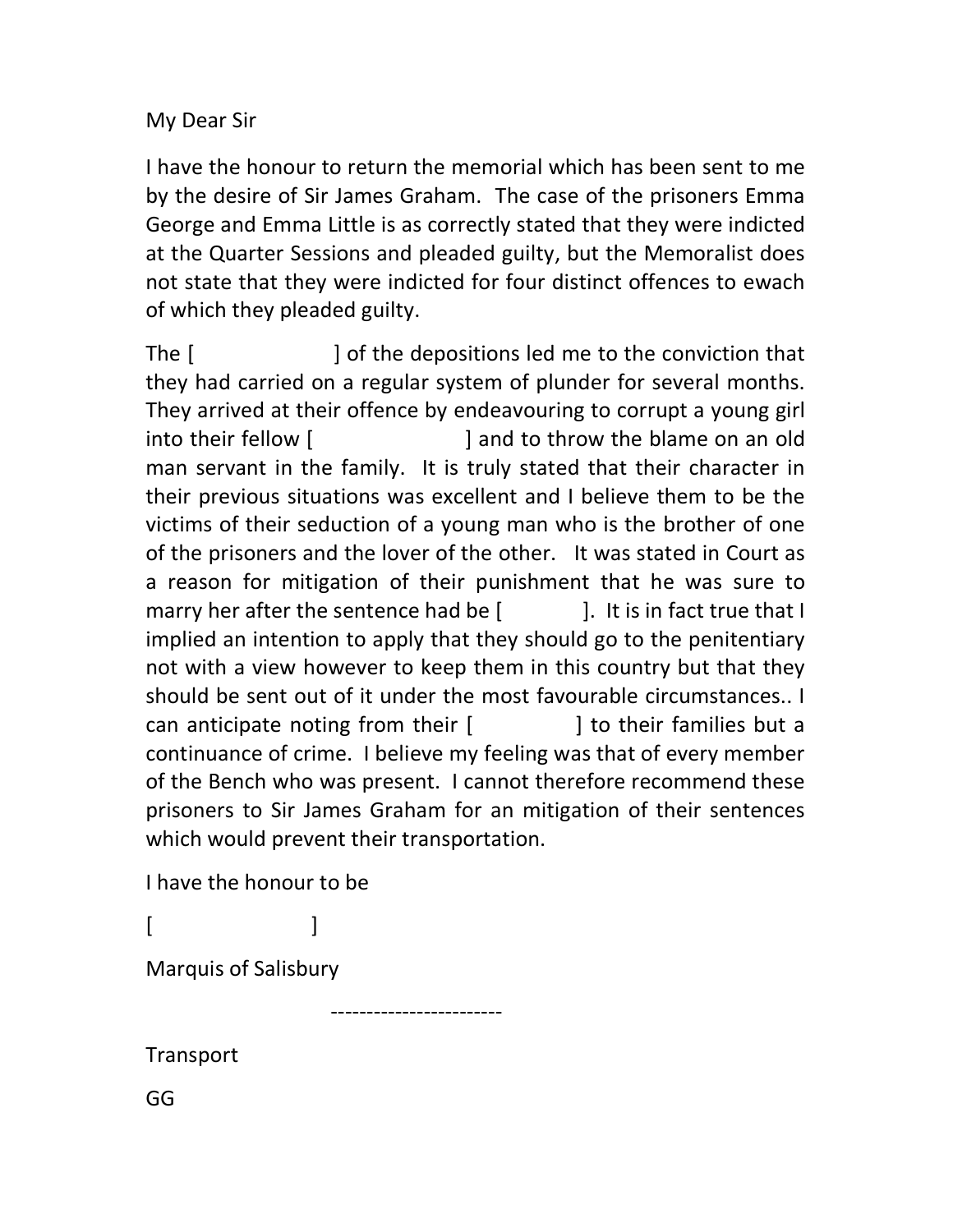-------------------------

To the Right Honourable Sir James Graham her Majesty's Principle Secretary of State for the Home Department.

The humble memorial; of the undersigned inhabitants of the Towns of Herford and Ware and the vicinity.

Sheweth

That at the last Midsummer Hertfordshire Sessions two females EMMA LITTLE aged 21 and EMMA GEORGE aged 18 who were indicted for stealing two bottles of wine and some other articles of little value the property of their Master Mr Edward Haysham Green of Thunderbridge Herts and but the direction of their Counsel pleaded guilt to the offence, were sentenced to be transported for seven years, but the Marquis of Salisbury the Chairman of the bench stated that he should be prepared to recommend the placing of the prisoners in the Penitentiary in order that they might not be sent out of the country.

That the prisoners have since been moved to the Penitentiary at Millbank, preparatory to being ordered onboard.

That they have been known to some of your memorialists from their infancy and to others for several years past.

That EMMA LITTLE as a father and mother living at Ware who support themselves and a family of ten children by honest industry, and EMMA GEORGE has long be an orphan her mother having died when she was ten years old and her father four years since but she had respectable relations.

That both prisoners received good characters on their trial and for that reason, and it being their first offence.

Your Memoralists humbly pray that you will be pleased to direct a remission of their sentence in order that they may not be sent out of the country.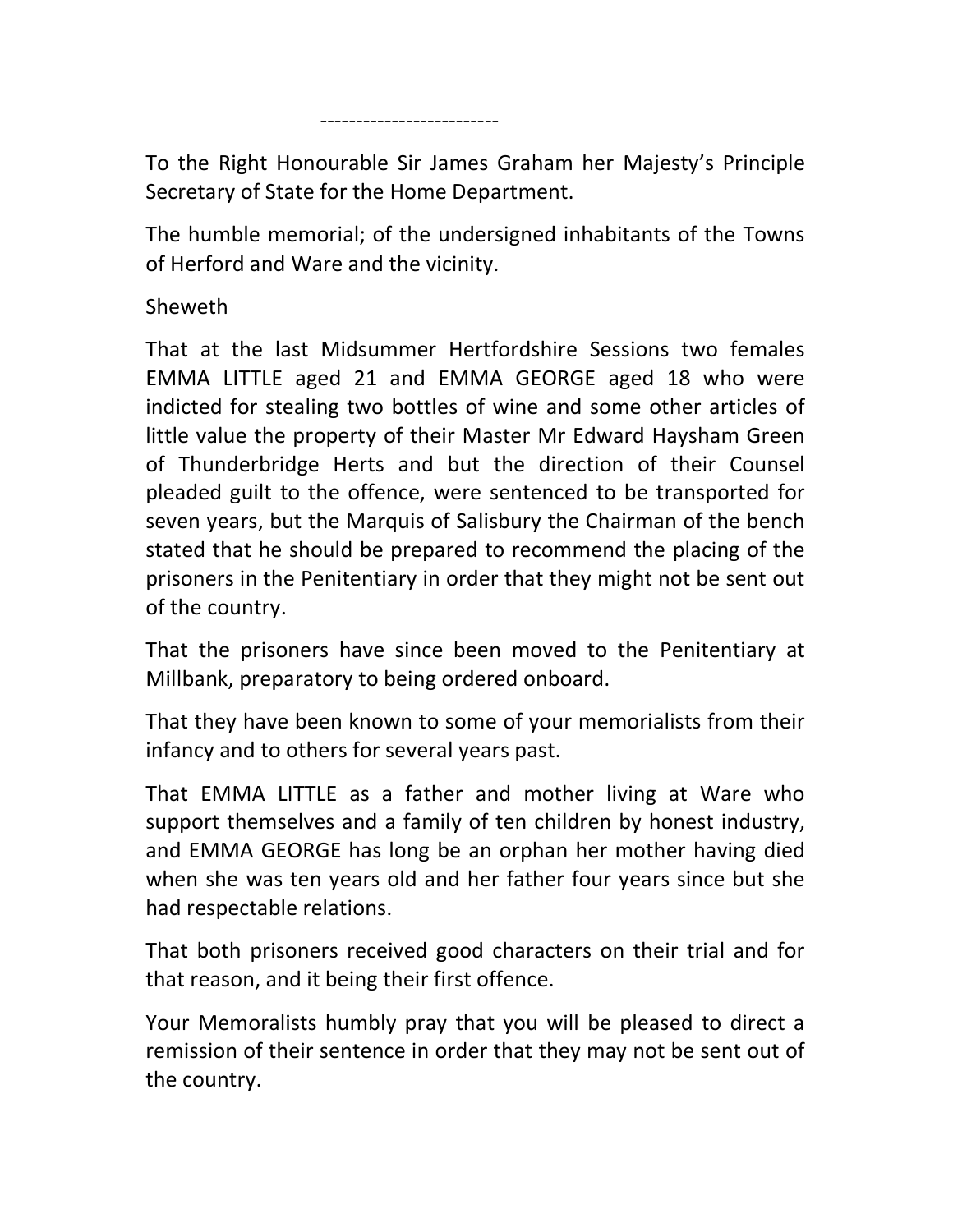And in duty bound will ever pray.

Charles Warren – Glass Dealer

Edward Lockyear

George Pearce

And another 81 signatures.

Emma George aged 18

Emma Little aged 21

Herts Quarter Sessions July 1844

Stealing 3 bottles of wine and a decanter the property of their Master

7 years transportation each

Series – Ho 18

Piece Number - 139

Gaol Report – Former character was good. Communications poor but honest. The Chairman said that he should recommend them to be detained in the Penitentiary.

-------------

It is stated that they received excellent characters from their former employers that the Chairman stated he should recommend their removal to the Penitentiary and expressed his regret when her heard there was no longer any Penitentiary for Female Prisoners. Commutation to imprisonment is sought in order that they may not be sent abroad.